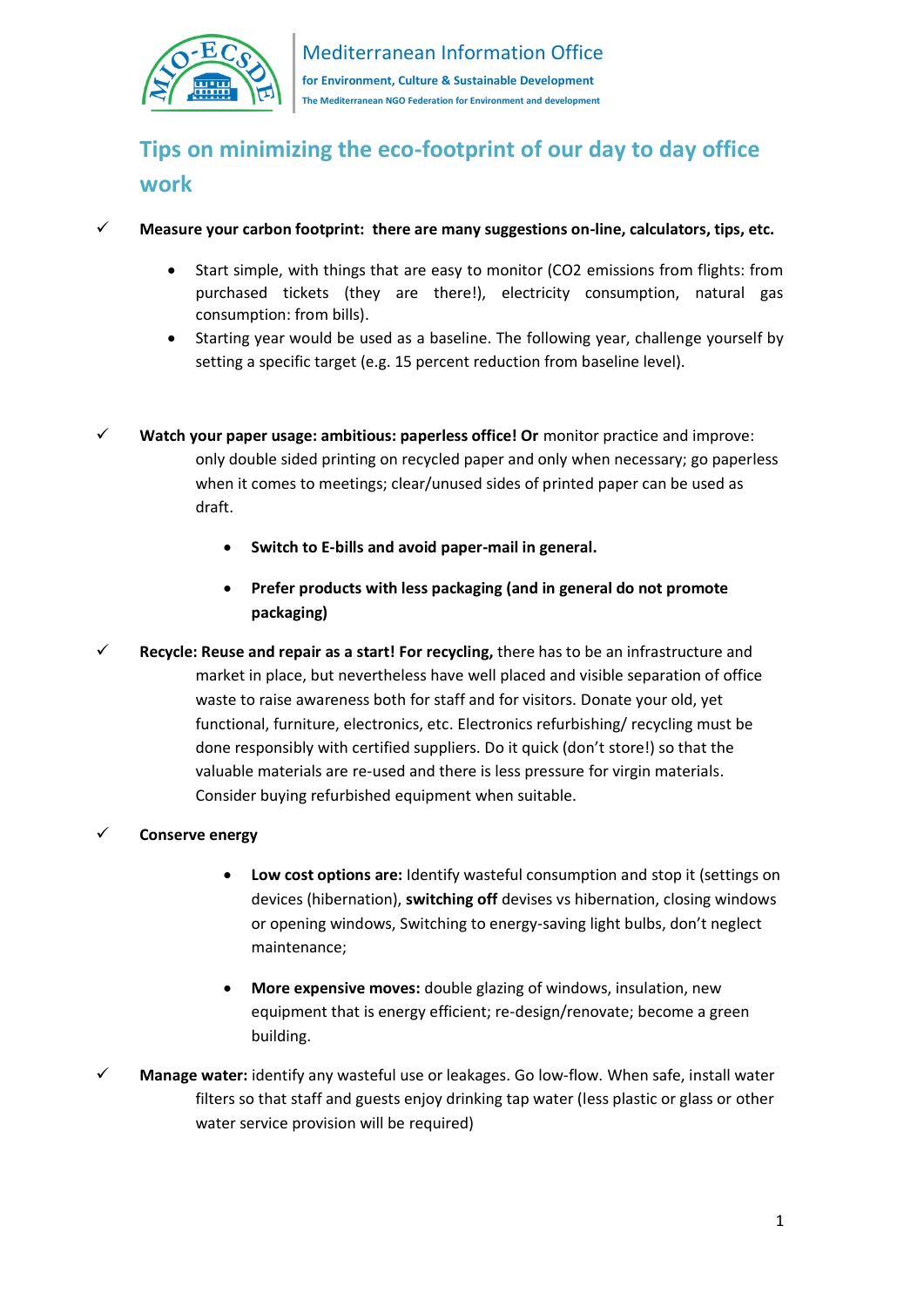

**The Mediterranean NGO Federation for Environment and development**

Go toxic and chemical-free: use cleaning products to reduce impacts on water, soil, human health; If you are contracting a cleaning service, ask for their environmental policy. Opt for environment friendly consumables (chlorine free paper, friendly ink, toner, etc.). Deliverables of any kind should have built-in requirements ensuring that they are toxic free.

### Assess and monitor travel:

Video conferencing has advanced. Filming your presentation and connecting on-line for the Q&A session is a good alternative.

But face to face meetings in many cases are necessary. So for travel that cannot be avoided or for other activities involving Green House Gas emissions, **Carbon offsetting** is a way to compensate. **After careful research, participate in schemes designed to make reductions of carbon dioxide in the atmosphere.**

Such schemes help to combat global climate change as well as care for local communities.

### **Keep measuring progress!**

Review and re-evaluate your eco-footprint. Celebrate your achievement. Mention it in staff and board meetings. Report it in your annual report, etc.

## **Some tips on organising sustainable events**

### **Venue:**

- Select venues and accommodation that implement energy efficiency measures, comply with green building standards and/or use renewable energy sources. ISO? EMAS? (assess all of the categories you use for your day-to-day eco-footprint). Apply additional energy-saving or other office practices during the organisation and hosting of the event.
- Example: for an x number of reasons, you decide on a hotel that has basic environmental practices: ask them to put marked recycling bins for your meeting; prefer venue with easily regulated cooling and heating!
- Consider proximity and accessibility to public transport or to most of the participants or most of the suppliers. Commitment of the town to sustainable development can be 'rewarded' by your venue selection.
- Rooms, coffee and lunch areas with natural light!
- Visible and well-placed recycling options.
- Where long-distance travel is unavoidable, offset GHG emissions.